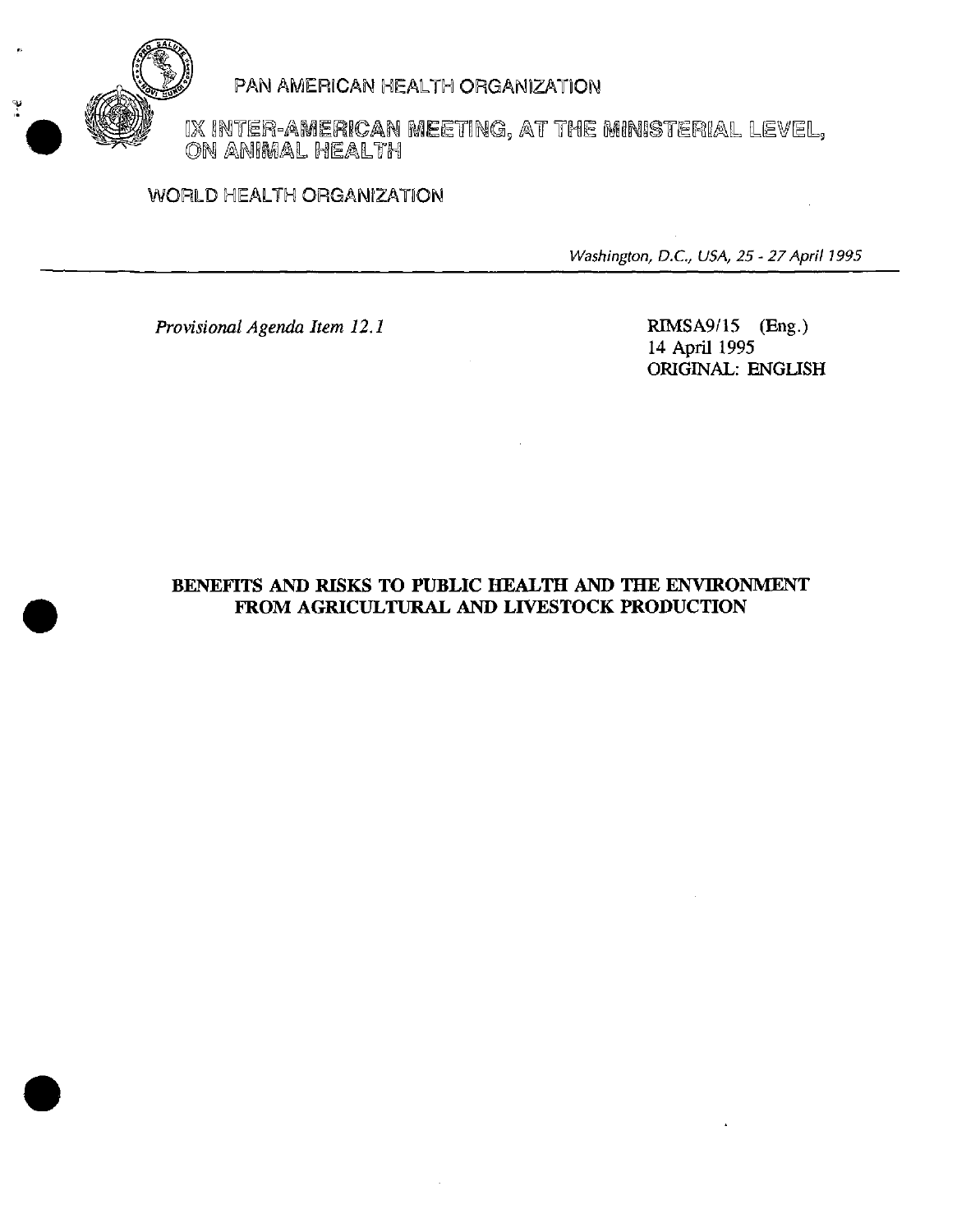$\bar{z}$ 

 $\mathcal{L}_{\mathcal{A}}$ 

# **CONTENTS**

|    |                                                                                   | Page |
|----|-----------------------------------------------------------------------------------|------|
| 1. |                                                                                   |      |
| 2. | Livestock and Agriculture Production. Its Importance                              |      |
| 3. |                                                                                   |      |
| 4. | Human Disease Hazards of Livestock and Agriculture Products $\dots \dots \dots$   |      |
| 5. |                                                                                   |      |
| 6. | 6.1<br>6.2<br>6.3                                                                 |      |
| 7. | The Role of Voluntary Organizations and Educational Institutions $\dots \dots$ 16 |      |
|    |                                                                                   |      |
|    | Annex: Table on Foodborne Diseases in the United States                           |      |



**e**

\*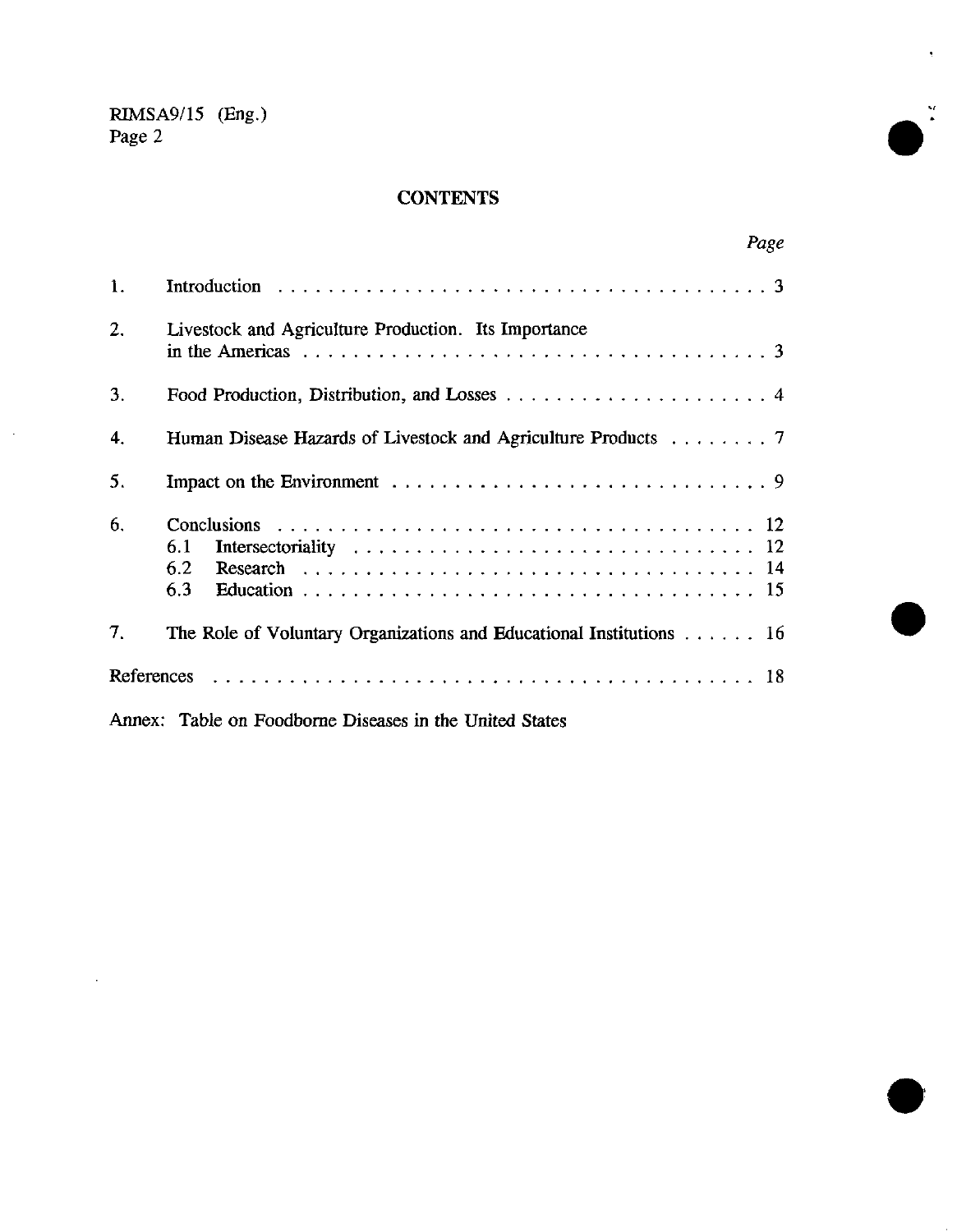#### **1. Introduction**

The Western Hemisphere has abundant natural resources for food production: rich fertile soil, a moderate climate, and a long growing season. Advantages and benefits of livestock and agriculture are unquestionable. Concerns for human diseases due to chemical and biological agents in vegetables, meat, milk and eggs is increasing at an alarming rate. In the last 20 years most new diseases that have emerged are of animal origin. These diseases have motivated writers and movie producers to include interesting scenes, stimulating global awareness. A movie entitled "Outbreak," based on a hypothetical devastating widespread human disease of animal origin, a Jack-in-the-box like scenario, has recently been released. But most important is the way writers bring public awareness to scientific genetic manipulation as in the "Jurassic Park" novel of Michael Crichton. Another subject to be examined is the impact of livestock and agriculture on the environment and its subsequent effect on public health in order to raise the concern and awareness of politicians, scientists and the general public.

Operational plans need to be developed and fine-tuned to effectively manage human health and environmental hazards of agricultural production. If the human disease hazards are not found until people get sick or die, then it often takes days, weeks or months to trace back all the possibilities, conduct laboratory testing, and decide on the origin of the health hazard. We must do better than this; otherwise, we will be unable to sell agricultural products for domestic consumption and also for the export market. This presentation will outline our true potential for international production of wholesome, healthy, safe and delicious vegetables, meat, milk and eggs, and the regulatory measures and intersectoral actions that need to be implemented to protect the environment and human beings from problems of agricultural and animal origin.

### 2. **Livestock and Agriculture Production. Its Imnportance in the Americas**

The statistics presented in the Yearbook of the Food and Agriculture Organization (FAO) showed that in 1993 slightly more than 45% of the world's population was engaged in agriculture. This data alone makes a strong statement of the importance of agriculture.

However, huge differences in the percentage of the population in agriculture exist among the different countries in the Americas-from as high as 61.8% in Haiti to low as 2.1% in the United States in 1993. Some selected countries in the Americas and the corresponding percentage of the population engaged in agriculture are: Canada, 2.8 %; Puerto Rico, 2.9%; Bahamas, 5.5 %; Barbados, 6.0%; Jamaica, 25.7%; Mexico, 28.1 %; El Salvador, 35.0%; Guatemala, 49.4%; and Honduras, 53.3%. Those differences have been and will be associated with the political systems, the economy, access to technology, climatic conditions and the management of natural resources. World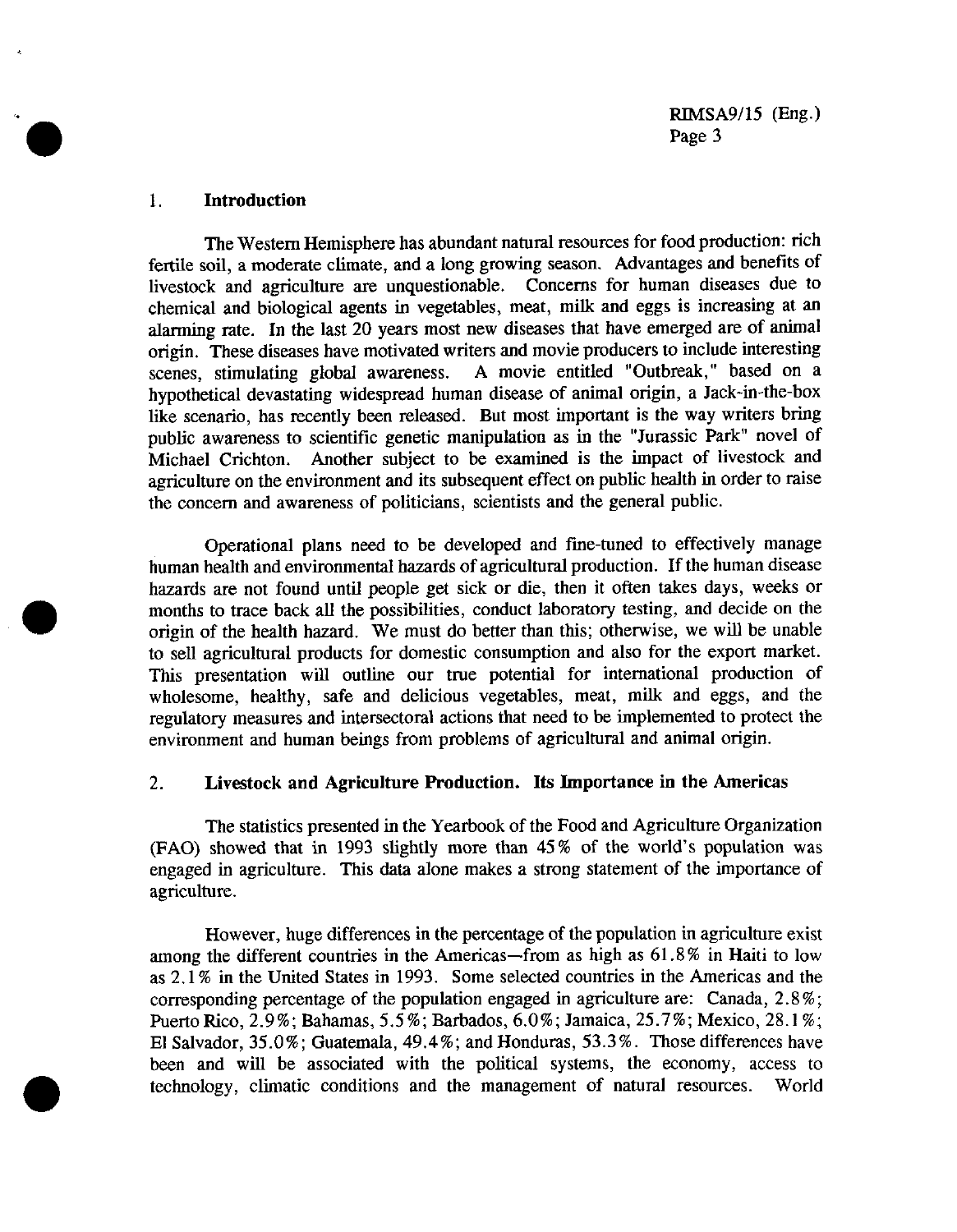response to the challenge of agriculture production and trade has been shown as a greater interdependence of the countries, including adoption of common policies and norms and a restructuring of international trade.

In the last 10 years, there have been slight changes in the sources of food production. From 1985 to 1993 in North and Central America, there was a decrease in crops and cereals production; and this was offset by huge increases in livestock production. In South America during the same period, significant increases have occurred in the production of all of these items. On a worldwide basis, crop production and cereal production increased by 11 % and 7 %, whereas in North and Central America production decrease by 9% and 21% respectively. Food and agriculture production increased by 21% and 17% in South America, far exceeding the 15% and 14 % increase worldwide. Livestock production indices increased between 1985 and 1993 on a worldwide basis by 17%, as compared to 10% and 29% increases for North and Central America and for South America, respectively.

Another way to dramatize the relative importance of the livestock industry to agriculture in North, Central, and South America is to calculate what percentage of the world's livestock can be found in the Americas. In 1993, cattle in the Americas totaled 443.0 *million,* representing 35% of the world's total. Of the 5.57 billion people in the world in 1993, North and Central America's 0.442 billion represented only 13.5 % of the total. Thus 13.5 % of the world's human population existed where 35 % of the world's cattle were raised. In that year, there were 84.2 million head of cattle slaughtered in the Americas, representing 34.6 % of the world's total in an area with fewer than 14 % of the world's population.

#### 3. **Food Production, Distribution, and Losses**

On a worldwide basis, per capita food production indices were 104, 106, and 103 for the years 1985, 1990 and 1993, respectively. For North and Central America the indices were 102, 95, and 89, significantly lower than the world values for the same years. In South America, food production indices were increasing for the same three years at 103, 105 and 106, respectively. World per capita livestock products were the same for each of the years 1985 and 1993. In North and Central America, livestock products declined slightly from 1985 to 1993, whereas in South America, there was a clear and steady increase of 9.5 % in livestock products from 1985 to 1993.

Poverty is a significant and persistent problem in developing countries. It gives rise to lack of food security, poor health and nutrition, and lack of education. The number of people living in poverty in developing countries reaches 700 million. In March 1995, delegates from over 140 countries gathered in Copenhagen for the United Nations World Summit for Social Development, chaired by Juan Somavia, UN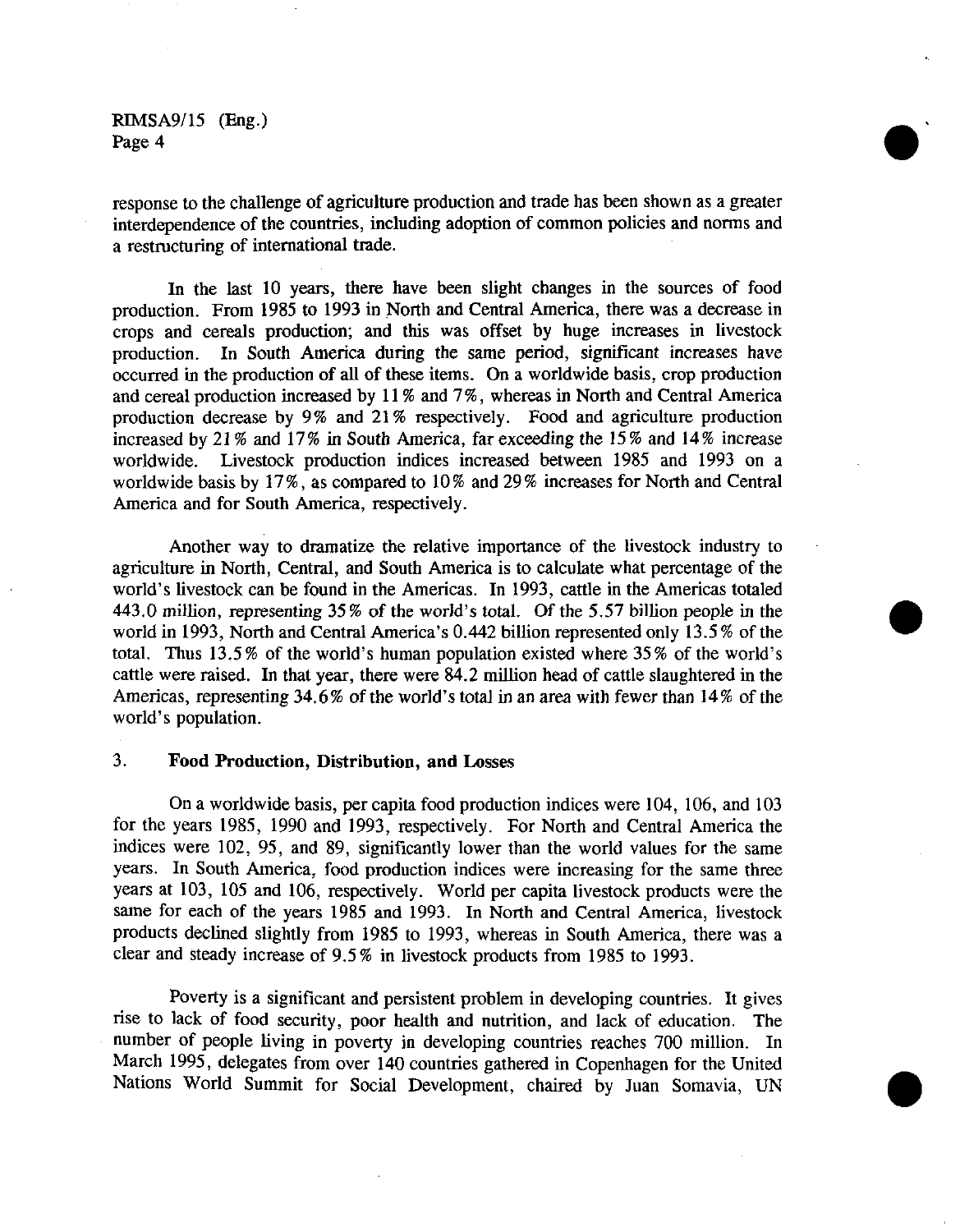ambassador from Chile. The Summit was faced with issues such as that the wealthiest 20% of the world population controls 84.7% of the gross national product, while the poorest 20% controls barely 1.4%, a per capita ratio of 1:61 today compared to a ratio of 1:30 only three decades earlier. For the poorest 20% of the world's population, obtaining sufficient food is the greatest factor in their lives; the UN assessment classifies all as at risk of malnutrition.

According to FAO, "Traditionally hunger and malnutrition were geographically defined in areas of droughts, flooding or other natural disasters which caused widespread crop and livestock production failures; today life and health threatening malnutrition are still geographically defined but increasingly are dispersed among the urban poor and landless rural laborers."

The countries of the Americas, although all are classified by the UN on an index that weighs life expectancy, education and standard of living as at high and medium development, face the poverty/malnutrition discrepancy along with other countries worldwide. As they are above the level of countries of low development, the vision of all countrie of the Americas should be the active and successful raising of levels of food protection to ensure that all people have sufficient amounts of safe food and water. This vision is definitely not impossible to achieve.

For many developing countries, agriculture is the most essential and frequently the only available source of income to the people. Alleviation of poverty requires a sustained growth strategy where agriculture is the key to economic growth. Rural poverty, exacerbated by the lack of technology, also causes environmental degradation and soil erosion. Food losses from faulty storage and handling and problems of food distribution also contribute to an increase in poverty.

In tropical and subtropical climates, food grains and legumes become plentiful in rural areas at seasonal harvest time; landless laborers may or may not have access to this abundance. Seasonal harvest times have become fewer and less distributed in many areas where the rainy season has been drastically shortened and intensified by regional deforestation. Improper application of agricultural chemicals may result in the accumulation of hazardous residues in products, causing rejection on the market. In the United States alone, during 1991-1992, a total of 10,237 shipments of food products originating in countries of this Region were rejected because of chemical residues. The losses were in excess of \$320 million. Storage inadequacies in rural areas lead to heavy losses. The increase in harvest yields of grains which achieved in the Green Revolution of the 1960's through the 1980's has not entirely benefitted rural populations, as rats and other rodents attacked inadequately protected grains while weevils destroyed the softer kernel maize and other grains.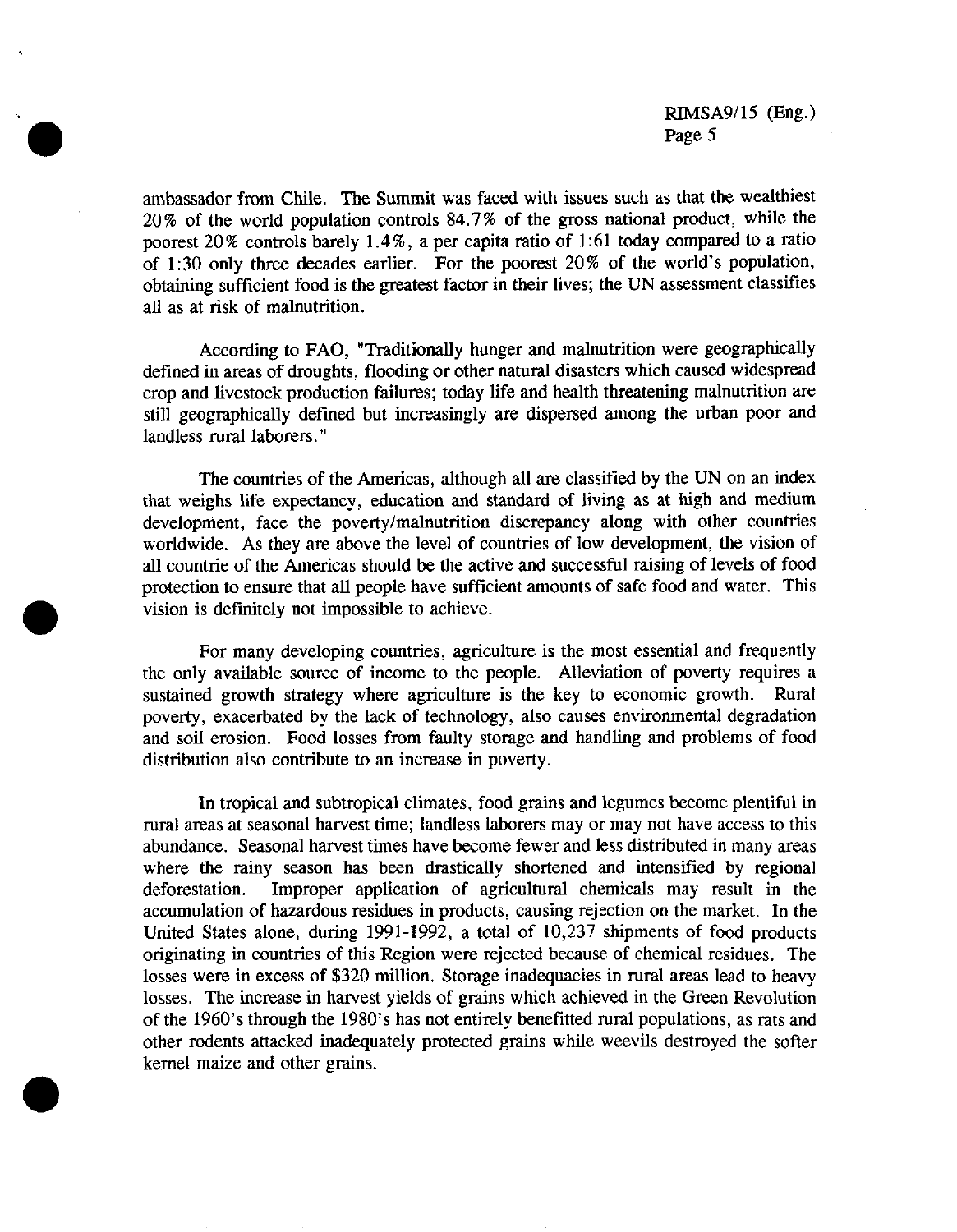In urban areas residents are almost totally dependent on food grains and legumes brought in from rural areas or imported, with multiple steps and persons who do not know each other in the chain, leaving consumers with little or no direct control over the quality of these foods. It has been estimated that a 27% of these products are lost in cities, as a consequence of poor handling and conservation.

WHO estimates that on a worldwide basis food losses annually decrease the available food supply of grains and legumes by 10%, fish and seafood by 25%, and vegetables, fruits and non-grain staples by 50%.

Deforestation and degradation of agricultural lands and waters is an international problem, and this is certainly true in the countries of this hemisphere where agricultural production was reduced as a consequence of these problems. Between 1950 and 1984, world grain production expanded 2.5-fold, outpacing population growth, but between 1984 and 1993, per capita grain harvested decreased by 11%. This has impacted severely on both food availability and quality.

Regarding food of animal origin, milk is our most perishable food, losing quality and safety after two hours without refrigeration or processing, followed by meats which lose quality and safety after five hours without refrigeration or processing and then by eggs which lose quality and safety in their intact shells after three days without refrigeration.

Milk from healthy cows, chilled and transported under sanitary conditions, will have a low bacterial count. Pasteurization followed by packaging and refrigerating under sanitary conditions produces a quality product with a long safety period. However, pasteurization is not available in all milk-producing areas. It is estimated that 40% of the milk in Latin America and the Caribbean is still consumed raw, because of the absence of pasteurization facilities.

Although Latin America and the Caribbean slaughter about 56.4 million head of cattle, 23.2% of beef and veal of the world, only 28% of this amount is inspected by the relevant public health authority. The products inspected are usually destined for export. The poultry industry has increased and progressed in an integral manner so that most poultry meat is processed in adequate installations and under sanitary conditions, reducing losses in quality by contamination.

The production of meat for export may lower the quality and safety of local supplies when the select products are tagged for export, the products not meeting standards of quality or safety; e.g., containing hazardous chemical residues, which are rejected by importing countries, are distributed and sold locally.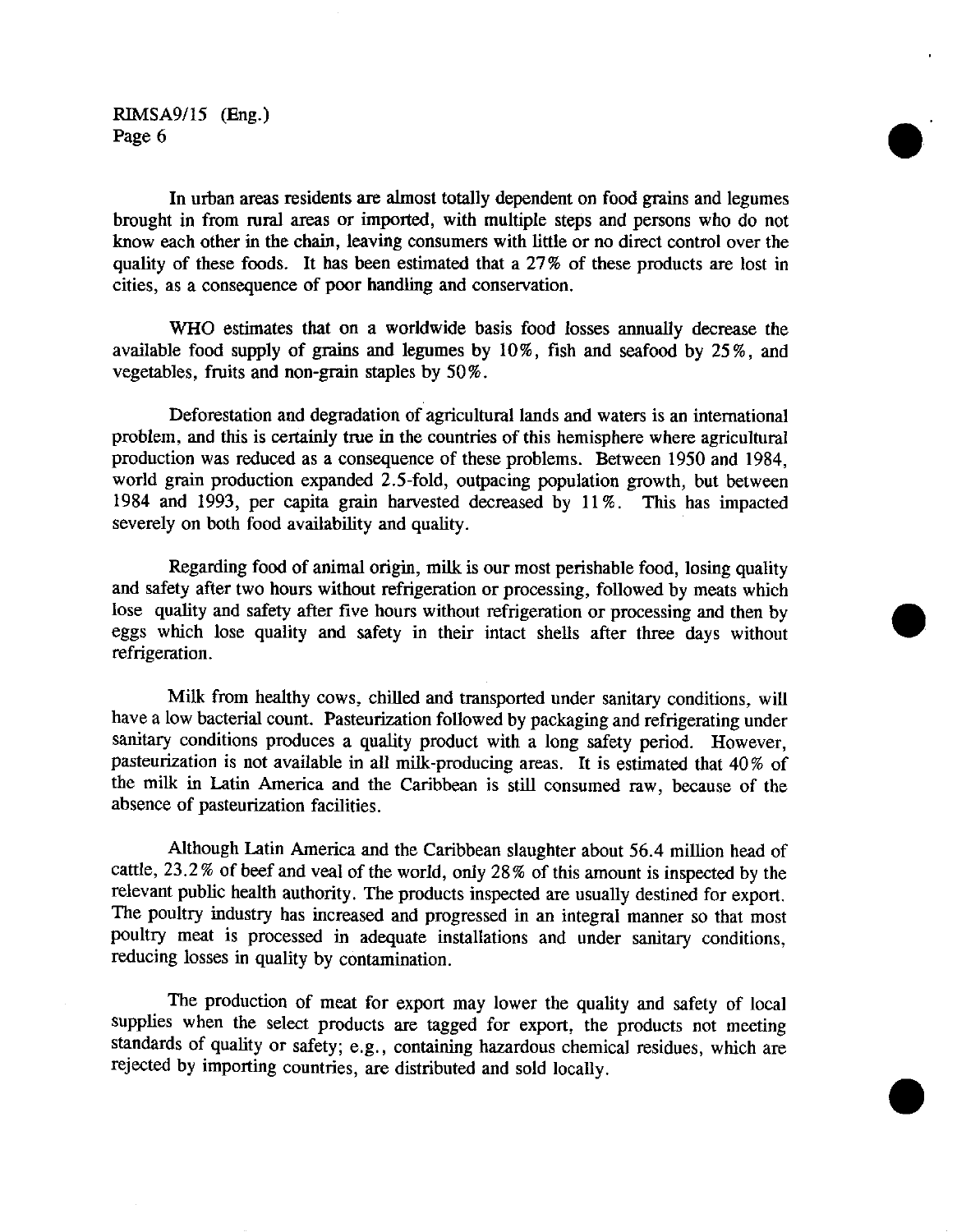Seafood and fresh-water fish have received attention far below their importance; even countries with extensive fishing as a natural resource have limited regulations for the sustainable extraction of these products.

On a worldwide basis, 16% of animal protein was estimated by the UN in 1993 to have been from fish and shellfish; for the regions of the Americas, the estimates were 6.6% - 8.2%. Management of the marine fishing grounds of the world is chaotic and disastrous for long term maintenance. World marine catches peaked in the mid 1980s at over 80 million tons but have declined since, and desired marine species in several important fishing grounds; e.g., cod off Nova Scotia, have been reduced to economic extinction. Although the per capita world catch of all fish and shellfish, including those raised in aquaculture is about 18kg., the reality is that the distribution is very uneven, with a continually increasing proportion of the dwindling supply entering markets in developed countries and being sold at ever rising prices.

#### 4. **Human Disease Hazards of Livestock and Agriculture Products**

The health of food source animals is a main factor in product safety. Diseased animals may be sources of zoonotic diseases to consumers; eg. *Mycobacterium bovis* and *Brucella* through milk, or Taeniasis through beef or pork. Animals may be inapparent carriers of zoonotic pathogens which could infect their products; eg. *Salmonella dubling and Coxiella burnetti* transmitted through milk, *Toxoplasma gondii* and *Trichinella spiralis* transmitted through pork, and *Salmonella enteritidis* transmitted through eggs. Animals which are intestinal carriers of zoonotic pathogens may be the sources of contamination of their products; eg. *Salmonella typhimurium* and *Campylobacter jejuni* contaminating milk or the shells of eggs, or *Yersinia enterocolitica, Escherichia coli* 0157:H7 and *Cryptosporidium parvum* transmitted through pork or beef. Human pathogens may directly contaminate milk, meat or eggs from diseased or carrier persons handling these products on farms or in slaughtering places and processing plants. Examples are *Staphylococcus aureus, Shigella dysenteriae,* hepatitis A virus and Norwalk virus.

Many of the foodborne hazards in fish and shellfish are indigenous to their marine environments, but the growing human waste pollution of the seas is responsible for much of the increasing occurrence of human foodborne diseases. Traditionally, consumption of raw seafood dishes like *"Ceviche"* has characterized the safety of sufficiently pristine marine sources; more recently, epidemics of *Vibrio cholerae* and *Vibrio vulnificus* infections and increases in occurrence of hepatitis A and *Shigella dysenteriae* infections in the Americas have removed this confidence.

Important seafood and fresh water fish and shellfish borne diseases in the Americas are caused by: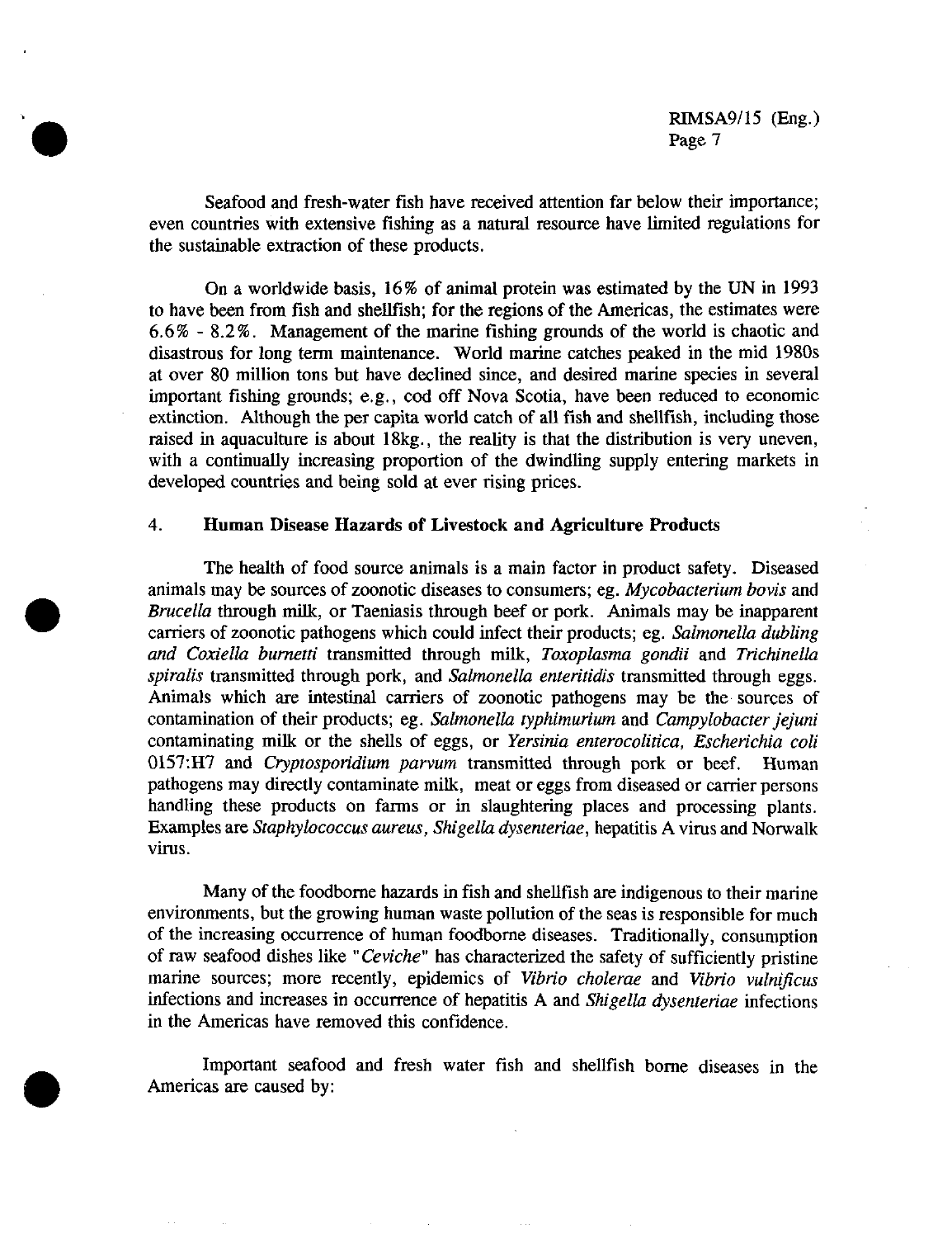Flatworms (trematodes); i.e., *Paragonimus* from crayfish or crabs, *Opisthorchis* from freshwater fish, *Echinostoma* from clams, *Chlonorchis* from fish, and *Gastrodiscoides* from snails;

Tapeworms (cestodes); i.e., *Diphylobothrium* from marine or fresh-water fish;

Roundworms (nematodes); i.e., *Angiostrongylus* from crabs, prawns, shrimp or snails, *Anisakis* from marine fish, *Gnathostoma from* frogs or fresh water fish, and *Dioctophyma* from frogs or fish;

Bacteria which live as marine saprophytes and contaminate seafood; i.e., *Vibrio vulnificus* and V. *parahemolyticus;*

Bacteria of human origin which contaminate marine and fresh water fish and shellfish through sewage pollution; i.e., *Vibrio cholerae, Shigella dysenteriae* and *Salmonella;*

Viruses of human origin which contaminate marine and freshwater fish and shellfish through sewage pollution; i.e., hepatitis A and Norwalk virus;

Marine toxins originating when fish or shellfish accumulate toxic products found in dinoflagelates alga they consume. Several marine-borne intoxications have been recognized in the Americas: Ciguatera, paralytic shellfish poisoning, diarrheic shellfish poisoning, neurotoxic shellfish poisoning and amnesic shellfish poisoning.

In addition we must be concerned not only about pathogenic microorganisms but also pesticides, drugs, food components, growth promoters and other productionenhancing practices that increase human health hazards. A few chemicals used in animals might remain unchanged or their metabolites concentrated as residues in tissues of animal products, becoming hazardous to the consumer.

Different types of pesticides are used in agriculture and livestock. Some of them have been forbidden because of their toxicity in developed countries, but are still used in the developing countries. Importer and farmer awareness is urgently needed to ensure proper handling of agricultural chemicals. Companies which label agricultural chemicals according to the laws applied in the country of production may feel no compulsion to include all of these instructions and warnings on these chemicals when packaged for export to countries without stringent labeling requirements. In addition, when confronted with new regulations or halting of production of chemicals found to be public health hazards in countries where they are produced, manufacturers may feel no obligation to not distribute these chemicals in countries with lesser restrictions. The treatment of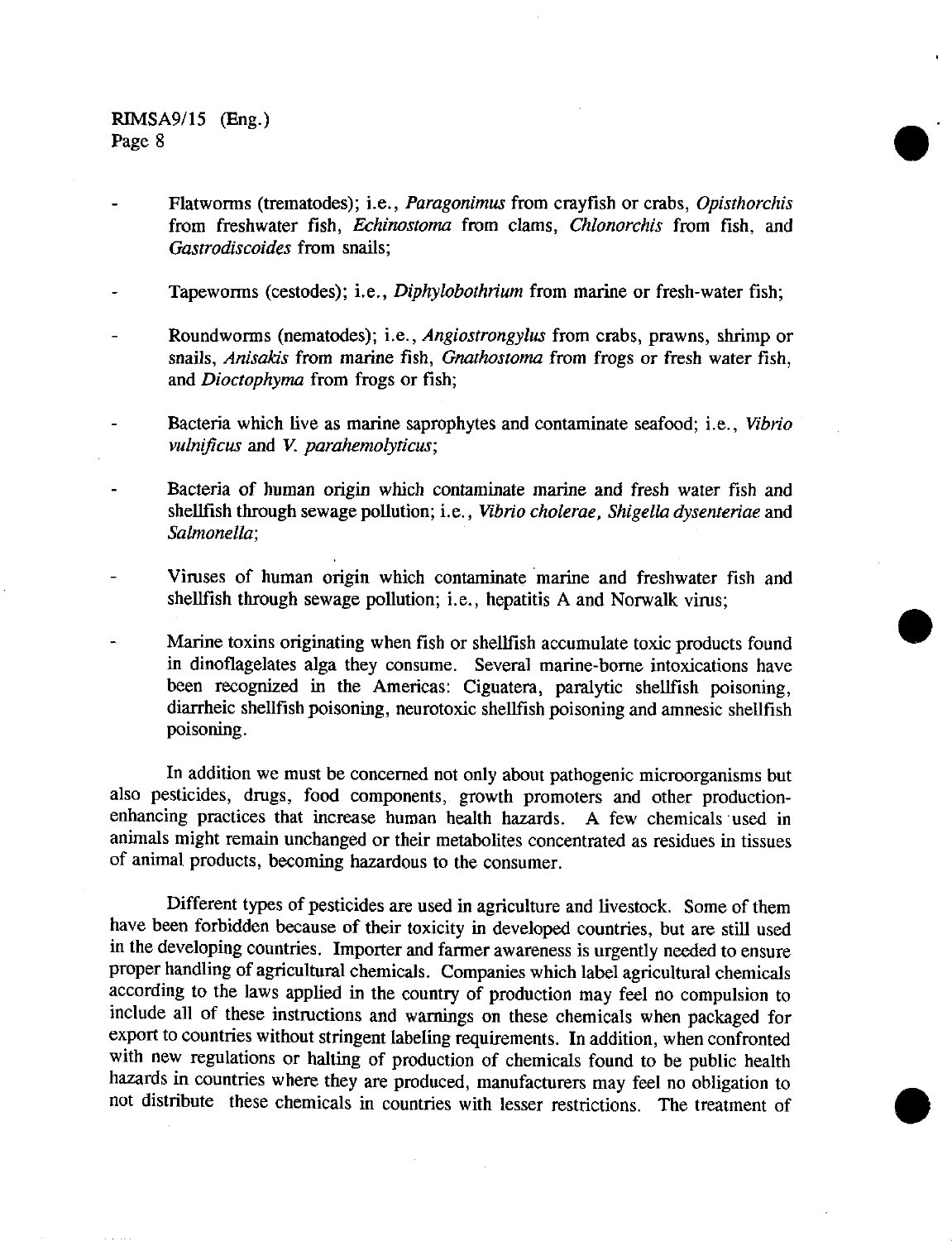grains and legumes with organophosphate or chlorinated hydrocarbon insecticides or the coating of the insides of storage containers with these chemicals to prevent damage by weevils and other pests can create serious public health hazards. When the contamination of grains and legumes with agricultural chemicals or molds reaches a level detectable by smell or sight, blending to dilute odors or discoloration can be done at various pre-sales points, and consumers may be helpless to avoid purchasing such adulterated food.

Where grains are being stored for periods of months at levels of humidity which support the growth of molds, the productions of aflatoxin occurs. These toxins, which over long time consumption lead to increased occurrence of liver and other cancers, have been long time problems, but are being increasingly recognized as of public health importance.

The use of human sewage for irrigation of vegetables, fruits in rural as wells as in semi-urban gardens, or the use of nonpotable water to wash the produce constitute important causes of contamination and a human health hazard. Cysticercosis of *Taenia solium* is an example of this method of contamination.

Canning does not imply safe food. Occasionally Clostridia and other anaerobic bacteria might grow into the canned food if there is not adequate handling and levels of sugar, salt or heat.

Thirty to 55 % of the people of developing countries still drink microbiologically and/or chemically contaminated water. Furthermore, it is estimated that at least 1.5 billion people experience foodborne diseases annually. Up to 70% of childhood diarrheas, which kill 4-5 million children under 5 years of age, are now considered to be due to foodborne pathogens. Surveillance data, inadequate though they are, serve as the basis for the Centers for Disease Control and Prevention (CDC) to estimate that 2.5 % to 12.8 % of the people of the United States experience foodborne illness annually at an economic cost in medical care and loss of productivity up to US\$23 billion. Calculations for cases, death and costs from seven major foodborne illnesses are shown in Annex A.

#### 5. **Impact on the Environment**

Someone said that protection of the environment is a responsibility of everybody. It does not exclude agricultural producers. There are still problems that we do not know how to solve without increasing production costs. We know how to design, construct and manage intensive production units where thousands or millions of animals produce meat, milk and eggs at costs so low they could not have been imagined only a few years ago. But the damage these intensive production units are inflicting on the environment and to human health may be greater than the cost-savings. Are the policymakers concerned about these problems?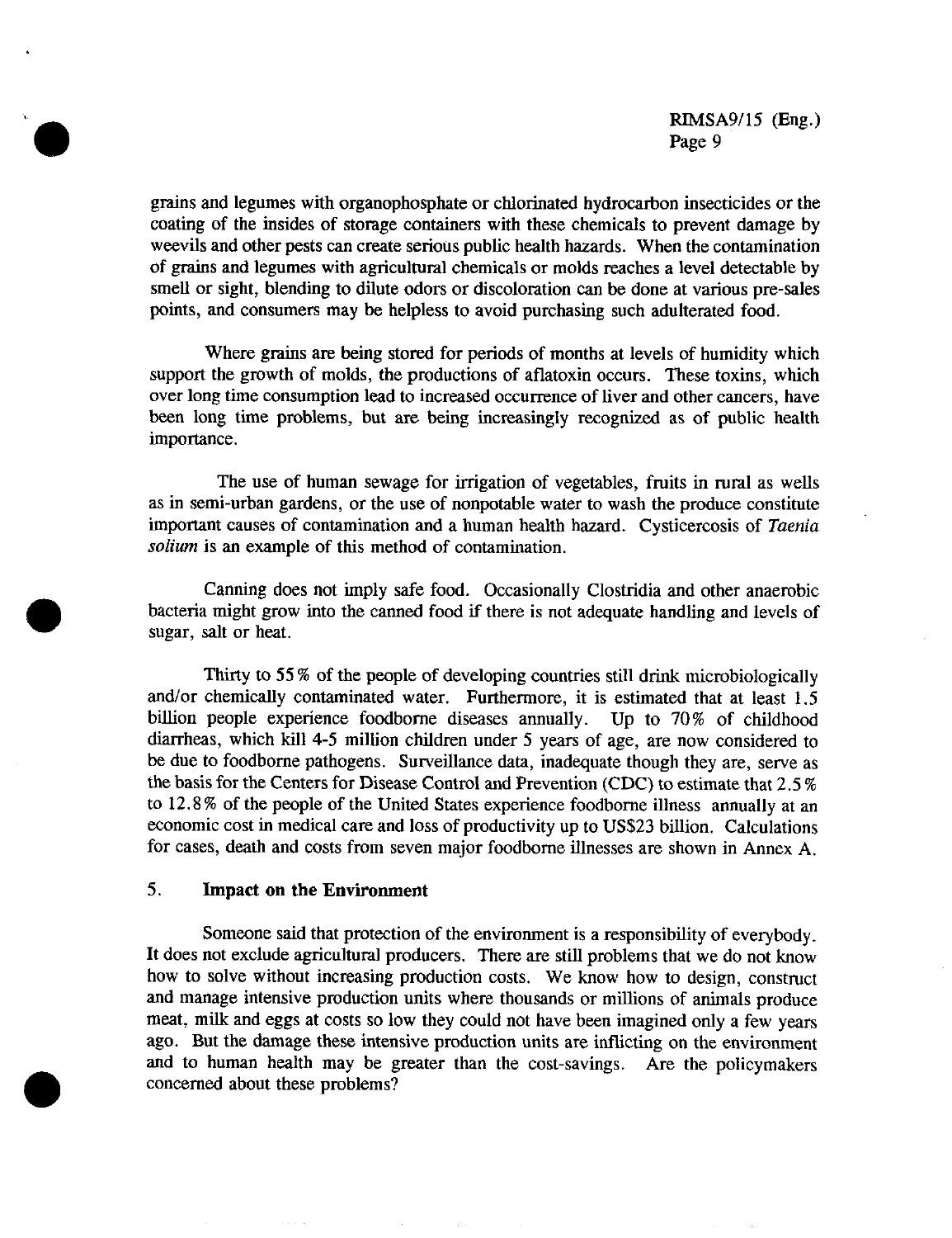Few years ago WHO/FAO/UNEP joined efforts to convene a panel of experts on environmental management for vector control (PEEM). One of the subjects was sustainable livestock development in developing countries, which is understood as follows: *"Sustainable development is the management and conservation of the natural resource base, and the orientation of technological and institutional change in such a manner as to ensure the attainment and continued satisfaction of human needs for present and future generations. Such sustainable development (in the agriculture, forestry and fisheries sectors) conserves land, water, plant and animal genetic resources, is environmentally non-degrading, technically appropriate, economically viable and socially acceptable."*

This sustainability in agriculture and livestock production cannot be achieved if there is not considerable international cooperation with all countries accepting their responsibilities to the rest of the world, in a long-term commintment.

Several important environmental considerations must be borne in mind. The degradation of agricultural lands in the tropics is a major concern, which includes, erosion, nutrient depletion, compactation, salinization and deterioration of pastures. During the period 1945-1994, total land degradation in the world was estimated at 1,965 million hectares with 244 million hectares in South America and 158 million in North and Central America. These numbers represent losses by overgrazing, deforestation and agricultural mismanagement. On the other hand industrialization and deforestation may already be producing climatic changes that could threaten agriculture, the ecological balance and even human health. The increase and accumulation of carbon dioxide, chlorofluorocarbons, methane, nitrous oxide and ozone in the atmosphere act as filters, returning the reflected radiation to the earth and causing a gradual rise in temperature (greenhouse effect). Some of these gases are produced both naturally and artificially (methane and nitrous oxide) but others are the result of human activity, as in the case of automotives, refrigeration, aerosols and solvents.

To be sustainable, all systems of pasture use must be designed to maintain or improve vegetal cover. Poor grazing management, including overstocking, leads to deterioration of pastures and consequently to decreased animal production.

Over-use of fertilizers, especially nitrogenous ones, although rare in developing countries, is also potentially harmful to the environment through pollution of surface and underground waters. It deserves special attention.

The large amounts of animal waste produced in concentrated production units cause odor, handling and disposal problems, very different from the value of wastes on small farms where they are valuable fertilizers applied on the soil that produces the feed for the small numbers of livestock. Water problems may be severe as very large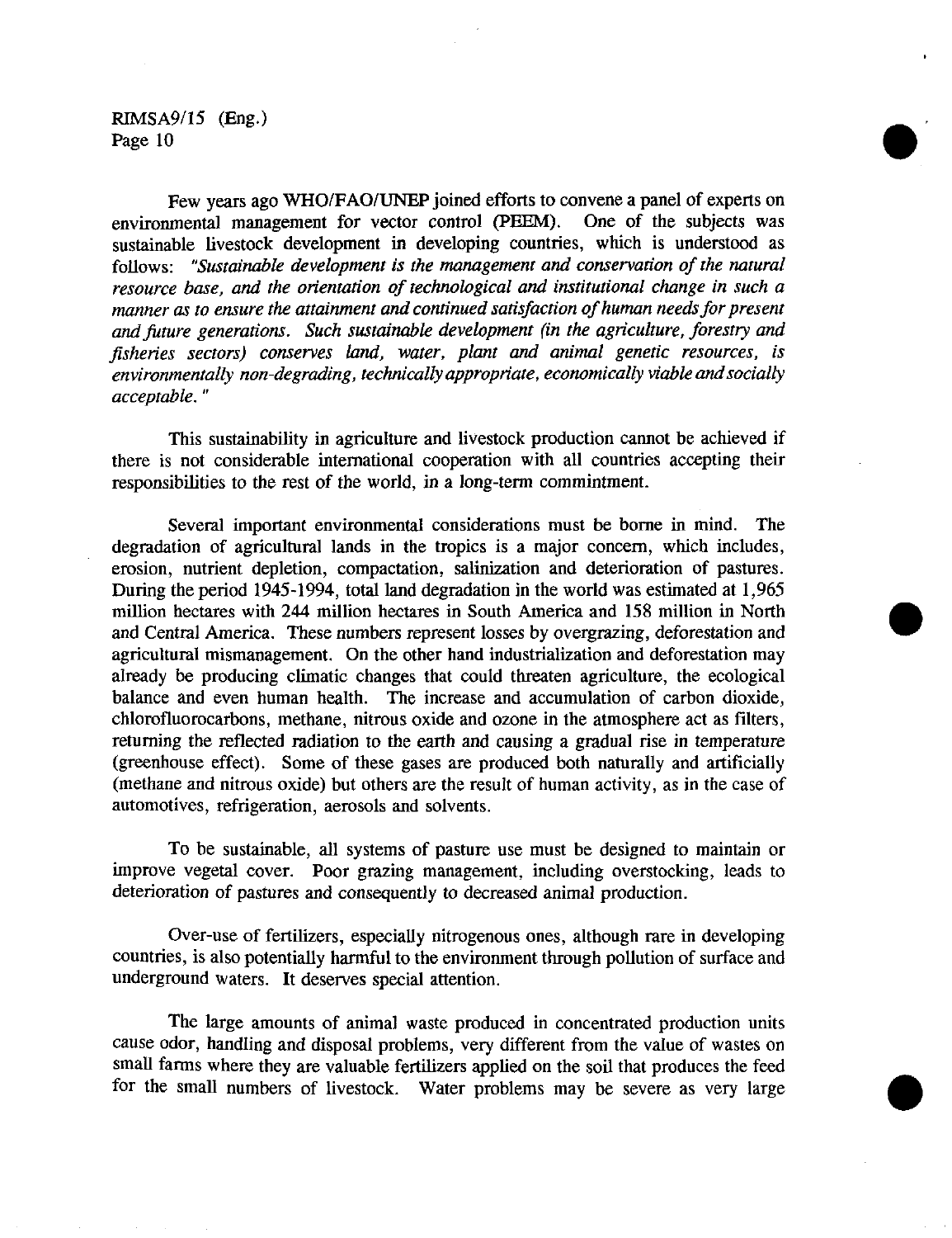amounts of water are needed for these operations, reducing availability of potable water supplies to local residents and businesses. The flow or seepage of animal wastecontaminated water enters rivers, lakes or aquifers, increasing their organic loads, destroying fish breeding in surface waters, and polluting human water sources with pathogenic bacteria and viruses.

The next example is probably the most serious-contamination of groundwater with pathogens from food animals. In many areas underground aquifers are not protected by overlying rock strata. Microbes on the surface move quickly through the soil with the rain water and contaminate the groundwater. Well-water is not safe for animals or humans to drink unless it has been treated. Pathogen-free animals cannot be produced if the water they drink is contaminated. Intensive production units have produced massive volumes of manure and some carcasses from expected production mortality that are disposed of by spreading on land without composting. Some of this spread may contain pathogenic organisms, like *Cryptosporidium,* that may pass to the water supply causing disease in humans. In 1993, an outbreak of cryptoporidiosis in Milwaukee, United States, resulted in diarrheal illness in an estimated 403,000 persons. Later that year, outbreaks occurred in other counties through contamination of municipal water.

Problems of environmental degradation by large livestock production units for supplying food to nearby cities are magnified when these operations are for the production of meat, especially grass-fed beef cattle to supply the export market.

The creation of large ranges for food production is frequently done by cutting and burning of virgin rain forests, with devastating impact on the ecosystem; alternatively, land needed for local food production may be economically converted into production for export foods, reducing local supplies.

The contamination of the environment does not only result from microbiological or chemical contamination of water, soil or air. The growth of cities encompasses both human as well as animal populations, which include companion animals, birds, rodents and insects that are hazardous for public health and the environment.

The pet population in the United States has been estimated at 52 million dogs, 54 million cats, 12 million birds in captivity, 800,000 small rodents, and 94 million aquarium fish. There are companion dogs in some 38% of households. There are no statistics available in most developing countries on companion animal populations, but it is estimated that the ratio of dog to human populations is 1:7-10 and cat to human populations, 1:18-20 in cities. Animals in urban areas discharge their effluents directly into the open, contaminating the environment not only with their feces and urine, but also carrying zoonotic pathogens. A study conducted in the city of Houston, Texas, in the United States, with an estimated population of 500,000 dogs, showed that some 170,000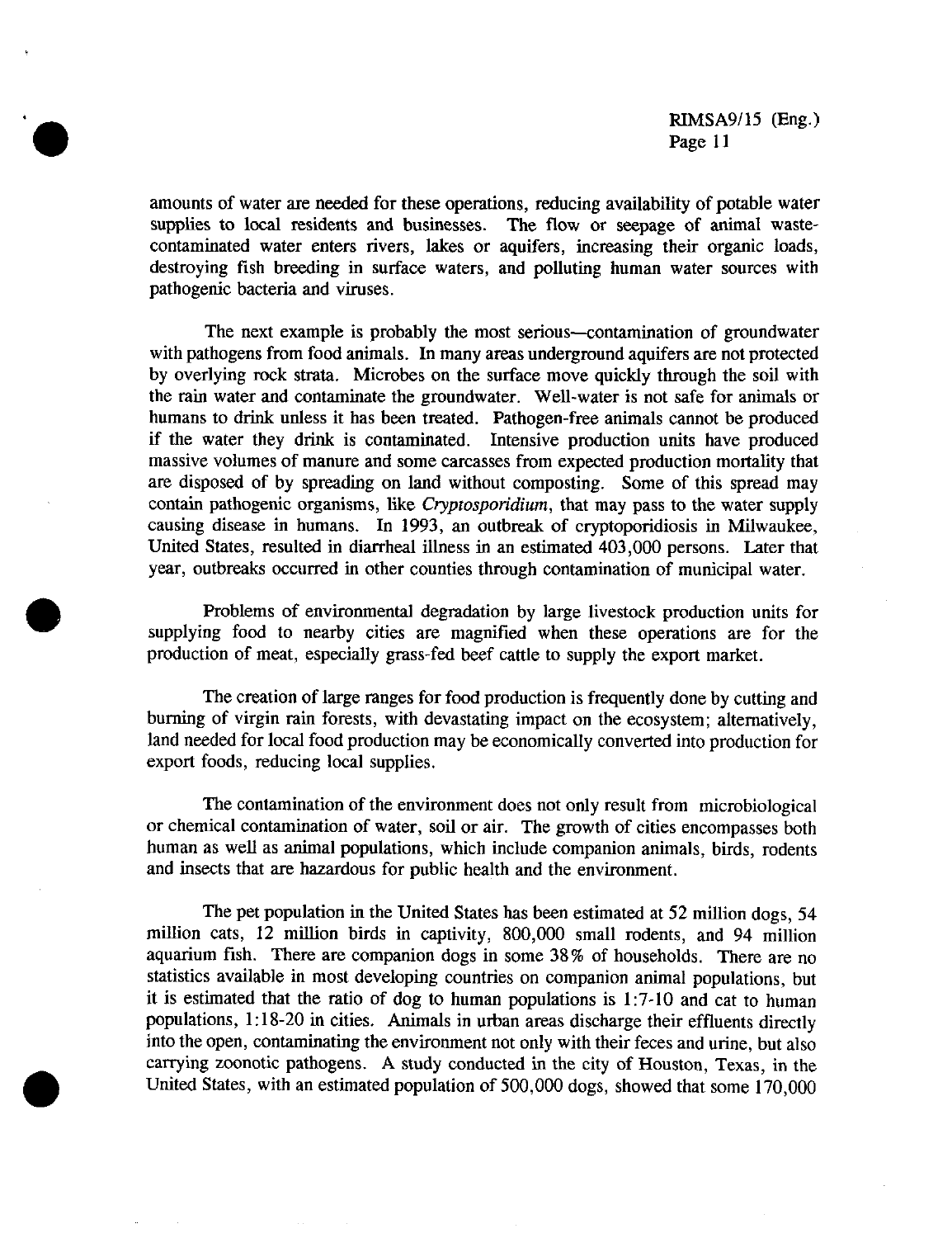kilograms of feces and 360,000 liters of urine are excreted daily into the open environment. These quantities of effluent surpassed the capacity of the urban services, giving rise to, in addition to disagreeable odor, rodents, and flies; death of grass and trees; and contamination of streams and bodies of water. In addition to this problem, prodigious quantities of waste constitutes a reservoir for *Toxocara* eggs and hookworm larvae in the environment, exposing humans, particularly children, to serious infections. The same study pointed out other additional problems of disposal of the carcasses of some 100,000 unwanted dogs that are destroyed annually. Pets also cause public hazards and physical injuries, such as vehicular accidents and dog bites. In Latin America, for example, the veterinary public health services report an annual average of 720,000 persons bitten by animals, who require medical attention.

In developing countries, the situation is complicated by populations migrating from rural to urban areas, bringing with them their domestic animals, such as goats, pigs and cattle, as source of food. In the absence of their usual grazing and confinement areas, these animals stray into the streets and scavenge in garbage dumps. In the province El Callao, close to Lima, Peru, for instance, human anthrax and brucellosis by *B. melitensis* has increased as a result of migration from rural areas, posing a significant animal and public health risk.

### **6. Conclusions Only 1986 Only 1986 Only 1986 Only 1986 Only 1986 Only 1986 Only 1986 Only 1986 Only 1986**

Although there are no complete answers to all the problems presented, there are enough answers for the development of agriculture and livestock production that is safe for public health and the environment. There will be a need to introduce procedures that we have ignored but which would work, and also to impose new regulations to protect everybody's interests. We need research to learn how to efficiently produce food free of hazardous pathogens, without contaminating the environment. Training is needed to make available personnel with expertise, knowledge, skills and abilities to provide solutions in the future to the problems we raise today.

There are starting points that we would like to suggest, as follows:

#### 6.1 *Intersectoriality*

Agriculture production, human health and environmental protection are inextricately interwined. Bureaucratically it is the proverbial "hot potato" that has been rapidly tossed from one agency to another. Problems involved are much easier to pass on than to solve.

The Inter-American Meeting, at the Ministerial Level, on Animal Health (RIMSA) convened by the Pan American Health Organization every two years, provides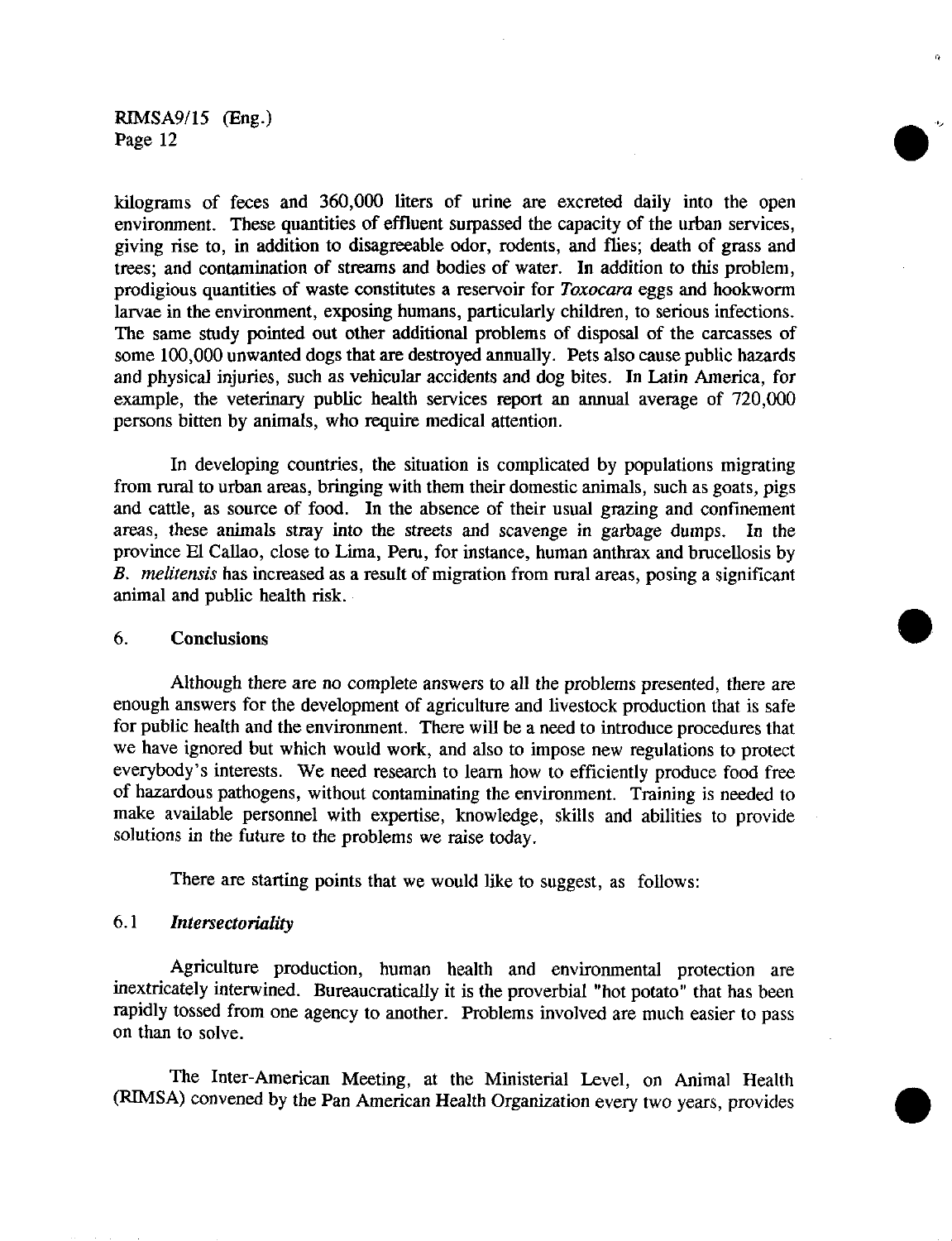an excellent intersectoral forum to discuss these "hot" subjects-but not only to discus the problems but also to obtain commitments for appropriate actions.

If we know that food is being contaminated along the chain process, we should adopt methods to identify those hazard points and eliminate them. Recently, a Hazard Analysis and Critical Control Points (HACCP) method was developed. The HACCP is a specific hazard prevention approach. Basically HACCP identifies food hazards and their potential to enter a specific food chain; it pinpoints where in the food chain hazards may enter or originate. HACCP then sets up appropriate control procedures to prevent critical hazards and develops a continuous monitoring program to ensure that controls are effective. Because of its greater specificity and concentration on controlling more critical hazards than do traditional quality control procedures, HACCP provides a greater assurance of food safety. The system is proving as effective and economical in developing countries as in developed countries. However its implementation in the diverse food chains requires close intersectoral collaboration.

If we know of areas in the Hemisphere that do not have animal slaughter facilities and sanitary inspection of meat and meat products, we together-Health and Agriculture must make an effort to provide adequate, economical facilities and train the necessary personnel, even from the same community, in inspection services.

If we know that our agriculture and livestock is not sustainable because of high costs, contamination of the environment, soil erosion and animal and human stress, then we must look for an opportunity to discuss and define strategies to initiate solutions to specific problems. However, this is not only the responsibility of the health and agricultural sectors, but also the producer, the agroindustry, commerce, tourism, and other sectors.

The reduction of atmospheric contamination with noxious gases is the responsability of everybody, and solutions are available by simply reducing some commodities. One suggestion is the reduction of methane gas by the burning of crop residues and recycling of ruminants manure.

Other actions are underway but must be oustained to to be successful. Deforestation in the Amazon basin and other tropical regions is encountering new regulations and strategies for reforestation. Consumer preference for "naturally" produced food or "organic food" can be partially interpreted as an expression of dissatisfaction with production systems that use an excess of additives, such as antibiotics and hormones in animals and chemicals in crop production. The pressures to liberalize world trade predict profound changes in agricultural production systems in industrialized countries as subsidies and tariffs are gradually withdrawn.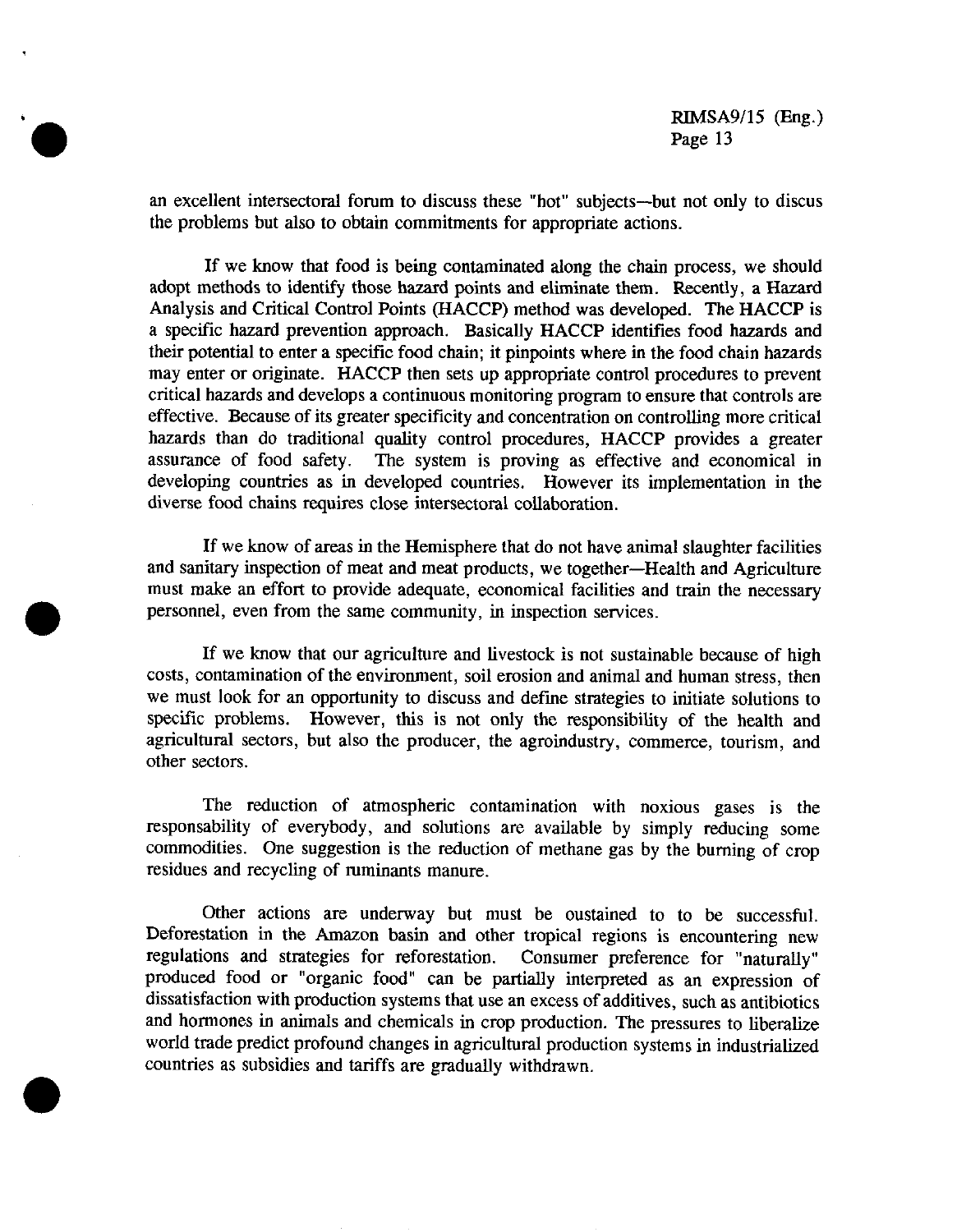Alleviation of poverty must be done in an intersectoral and programmatic way so as to increase access to safe water, adequate sanitation and health care, thus enabling the poor to better manage their natural resource base and to participate in the growth and development process. To achieve sustainable poverty alleviation it is necessary to create assistance programs for children, including feeding programs; facilitate credits and strengthening self-help capacities; provide investment in agricultural development in lowincome developing countries and expand financial and technical support of agriculture and livestock research oriented to increase productivity; and avoid environmental degradation.

#### 6.2 *Research*

Research on the subject of sustainable agricultural production should envisage future events based on today's planning. Therefore there is a need to develop databases on water, land, air, other natural resources, and food needs for future generations. The development of long-term monitoring studies that incorporate geographic information systems and remote sensing and modelling will support livestock and agriculture management in intensifying and increasing productivity.

The identification of high-yielding sustainable ecosystems must be one of the first steps in any attempt to design new interventions. The products of such ecosystems must be able to serve as the principal inputs for integrated activities aimed at furnishing food, feed and fuel for immediate sale or consumption, while the by-products and residues should serve as inputs for livestock husbandry.

More research needs to be done with regard to the introduction of technologies for safe and productive feeding of small animal species, such a pigs, frogs, rabbits, turkeys and guinea pigs, with crop forage wastes or with large animal production wastes. Marketing systems for consumption of non-traditional species must be developed.

Diagnostic technology, based on monoclonal antibodies and recombinant DNA technologies, must aim to identify in infectious agents their changing or mutating characteristics and geographic distribution and to ensure efficient epidemiological monitoring, while research on immune responses will provide the basis for developing effective vaccines and delivery systems.

More should be known about the characterization of health hazards related to the rapid growth of cities and the implication of domestic as well as synanthropic animals on public health and the environment.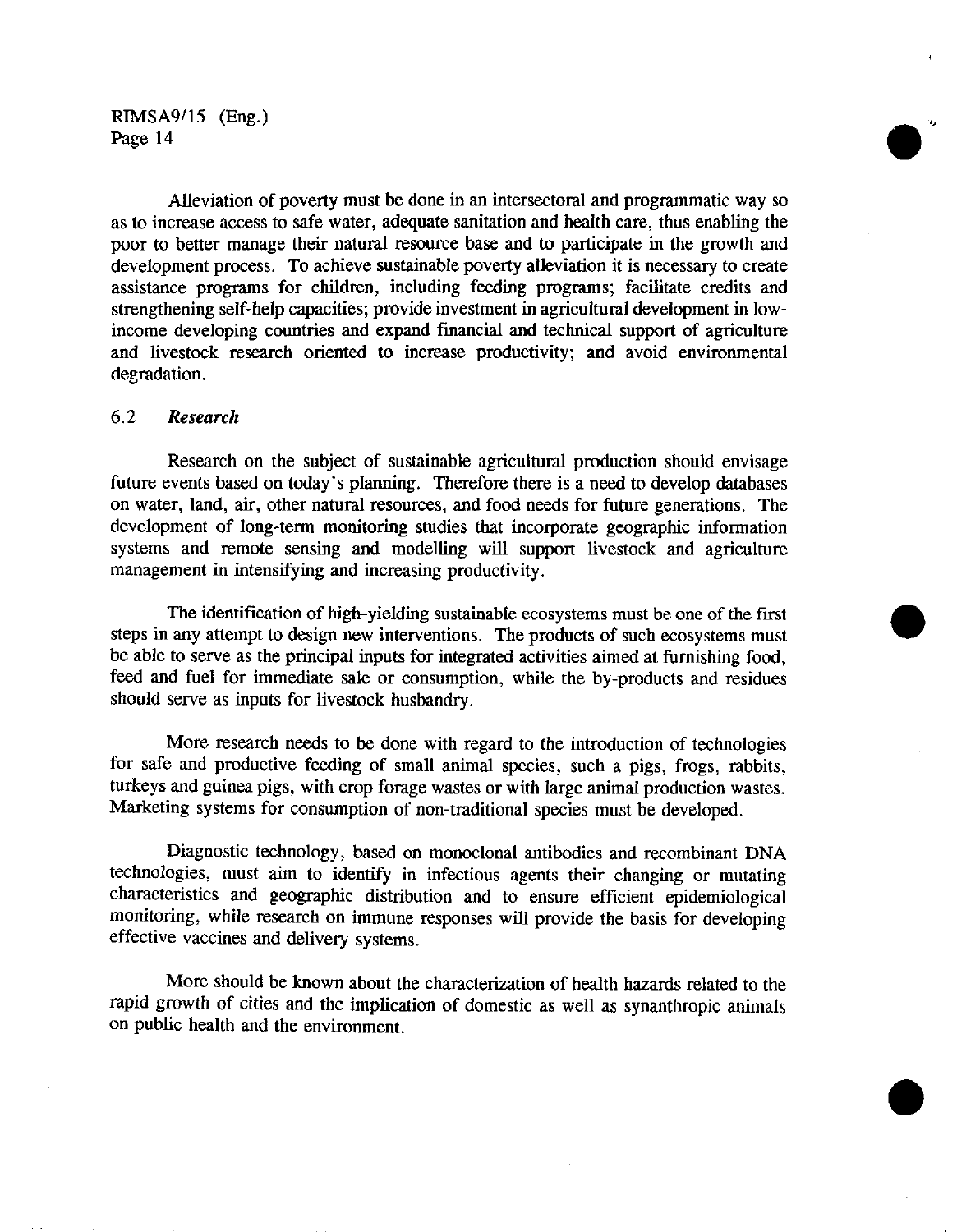#### 6.3 *Education*

 $\ddot{\mathbf{v}}$ 

Regarding food safety at retail level, there is a need for the education of retail operators in order to achieve food safety. Effective education is difficult, especially for small business operators with rapid personnel turnover and a clientele based more on personal relations than on sanitary appearance of shops and visible quality of foods. Education must be appropriate to specific operators, incorporating at least the following principles: (1) assessment of freshness and perishability of foods; (2) safe period for holding foods under prevailing conditions (e.g., perishable products like fresh meat in the absence of refrigeration must be moved rapidly from producer to consumer); (3) understanding environmental contamination of food and cleaning and sanitizing food contact surfaces; and (4) understanding human contamination of food and of protective measures, such as toilet hygiene, hand washing, appropriate clothing, and personal health. Certification of food handlers who have completed training courses can be very important in achieving desired education levels. Sanitary and operational inspections by government authorities, rewarding compliance, and achieving prompt correction of deficiencies can be very cost-effective in enhancing the public's health.

The education and inspection focus in food service establishments is similar to that in retail food markets, with the additional need for operators to understand and ensure the holding of cold and hot foods within a temperature range that prevents multiplication of pathogenic bacteria. Education and certification of street food vendors is truly needed. Practical food safety measures must be implemented in individual operations. This can be achieved as follows: (1) vendors should wear appropriate and clean clothes and shoes; (2) they should be healthy and practice healthful habits; (3) they should have an identified sanitary facility and permission to use it; (4) they should have a pail of water and soap specifically for hand washing; (5) they should have two additional pails of water, one for washing dishes with soap or detergent and one for sanitizing these dishes in a household bleach solution; (6) water should be changed in all three pails whenever a soapy layer forms on the surface; (7) all food contact and vending surfaces should be intact, impermeable, and maintained clean and sanitary; and (8) hot foods must be held in covered containers and for not more than two hours; if not sold within this time, they must be reheated before being sold.

Besides education addressed to food handlers, there is a need for awareness by the consumer, who stands at the end of the food supply chain. All microbiological, chemical and physical hazards which were acquired by the food during production, harvesting or slaughter, processing, distribution and sale will most likely be compounded at this point. During certain steps, bacteria and molds may be bestroyed, but in some others they might multiply. Education is the final focus for food safety for the customer, who needs to be aware: (1) that raw food entering the kitchen may carry pathogens; (2) that cleanliness and sanitation of all food contact surfaces are essential to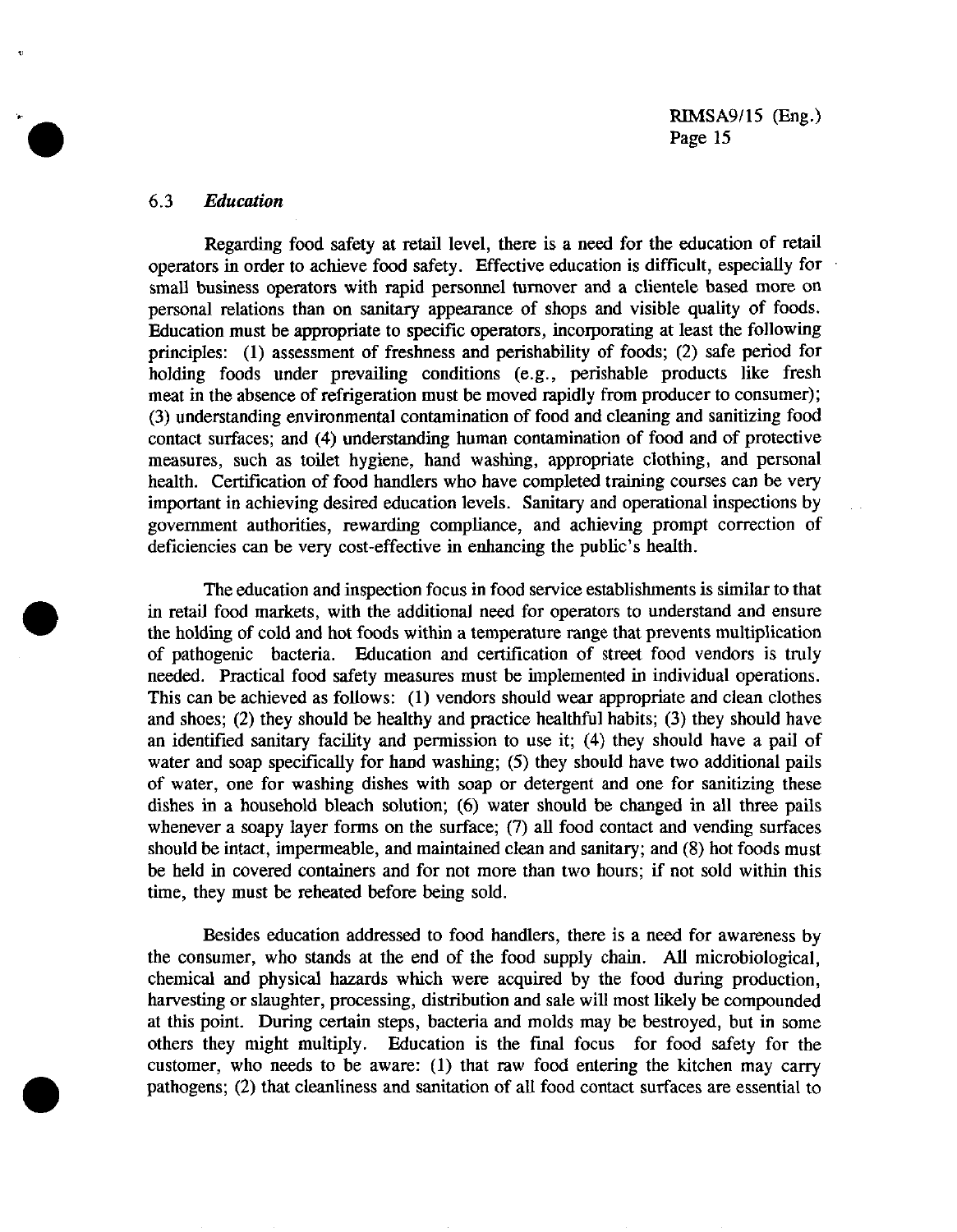prevent further contamination; (3) that personal health, hygiene and cleanliness are essential to safe food handling; (4) that pathogens can be transferred from contaminated foods to other foods which are ready to eat; and (5) that contaminated foods can be made safe only by peeling, skinning or adequate cooking and cooked foods should be held hot until eaten.

Protection of the public from chemical residues requires multiple action and regulations. In reality, this is not easy to achieve, and there must be a general public commitment. Education about the proper use of agricultural chemicals in food production and the proper use of animal drugs in food animals are the most important targets; the increasing availability of these chemicals and drugs to both large and small producers means that the education program must extend throughout agriculture. These education programs should involve the policymaking group to illustrate to them the complexity of the problems of environmental and public health hazards in agriculture in order to enact adequate regulations covering all the hazardous stages in using pesticides. Policy research could improve databases and provide analysis to help policymakers anticipate and understand the probable consequences of their actions. This research should be concentrated on resources management, trade and macro-economics, technology policy, markets, institutions and tourist impact, among others.

## 7. **The Role of Voluntary Organizations and Educational Institutions**

Regional collaboration and coordination among agencies providing technical cooperation and financial aid to the countries are needed. Joint plans and projects with the participation of different agencies concerned with similar problems offer important opportunities to accomplish more with scarce resources.

Networking allows collaborating partners to pool scientific efforts on a regional basis in order to address problems of mutual interest more effectively, thereby avoiding a duplication of efforts.

There is always a starting point, although several institutions are already engaged with national institutions. The following aspects are suggested to develop joint collaboration:

- Define common concerns and initiatives;
- Identify national institutions with similar activities;
- Identify potential sources of improve technology,
- Harmonize institutional resources serving the purposes of common interest;
- Define an information exchange system;
- Develop periodic meetings of scientific groups;
- Develop explicit national commitments, indicating focal points;
- Mobilize resources for in-country activities.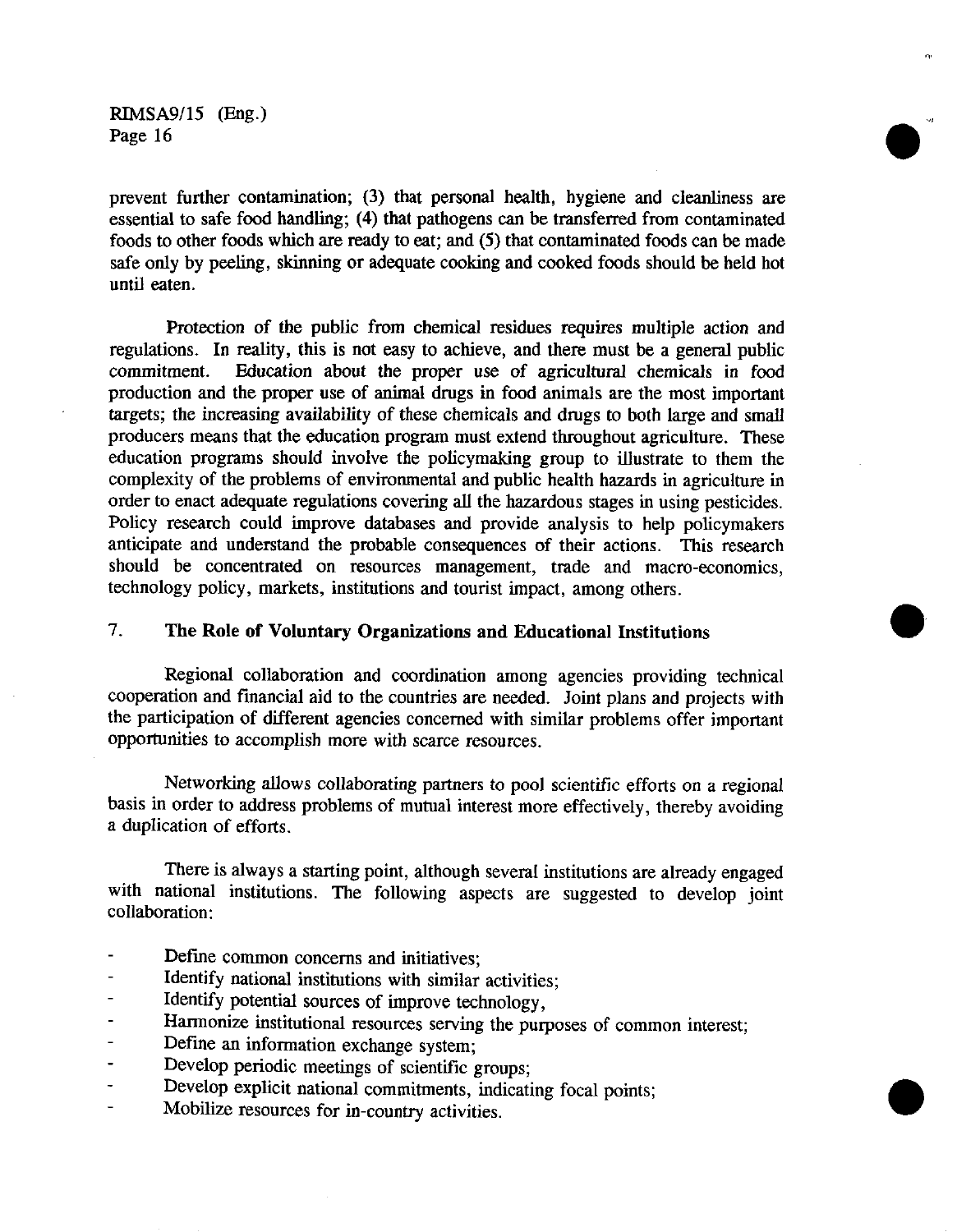t

The following agencies and organizations, among others, are suggested for the above purposes:

- Pan American Health Organization/World Health Organization (PAHO/WHO)
- Food and Agriculture Organization (FAO)
- Centre international de Recherches et Développement sur l'Elevage de la zone sub-humide (CIRDES)
- International Centre for Tropical Agriculture (CIAT). Colombia
- Inter-American Institute for Agriculture Services (IICA), San José, Costa Rica
- Institute for Land Improvement and Water Management. Switzerland.
- International Food Policy Research Institute (IFPRI)
- World Bank (WB)
- Inter-American Development Bank (IDB).

Universities may play a significant role in the administration of knowledge for the future sustainable agriculture and livestock production, food safety, and public health. A review of their programs of studies must be conscientiously done in order to introduce new concepts, methodologies and future strategies to improve agriculture and livestock production and productivity without harmful effects to public health and the environment.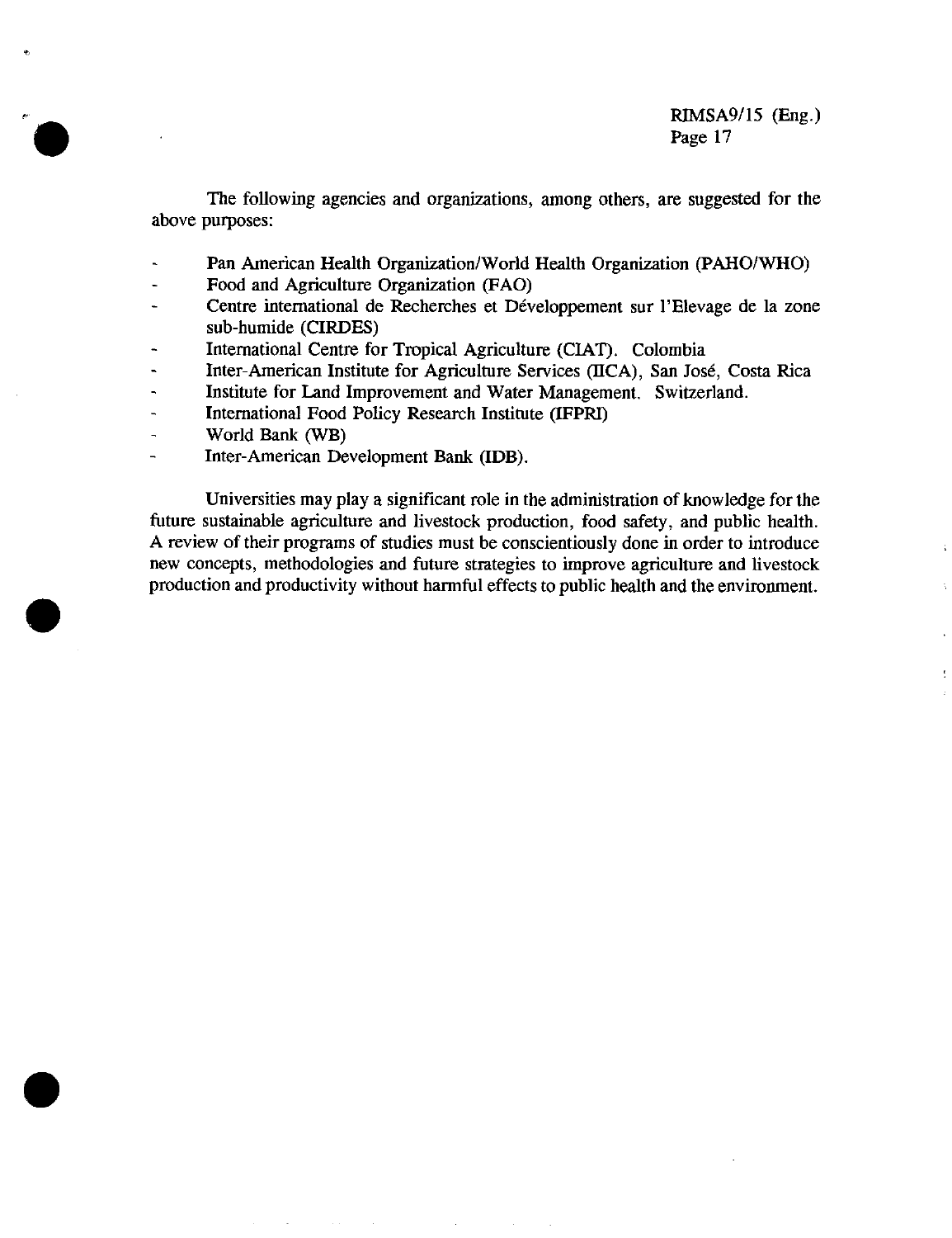#### **REFERENCES**

1

- 1. Arámbulo mI P., Ruiz A. Impacto ambiental de plaguicidas usados en las producción y salud agropecuaria. Simposio Internacional sobre Insecticidas, Plaguicidas y Desechos Tóxicos en el Paraguay. Asunción, Paraguay 11-14 de octubre 1993.
- 2. Beran, G. W. Protection and Food Safety. Producer, Processor, Consumer. Public Health and Environmental Aspects in the Americas. Iowas State University, Ames, Iowa. Unpublished data. 1995.
- 3. Brackelsberg P.O. The Livestock Industry Biological Diversity, Endangerment and Extinction of Animal Species., Iowa State University, Ames Iowa. Unpublished data. 1995.
- 4. Brown and Haddad L. Agricultural growth as a key to poverty alleviation. 20/20 Vision Brief 7, October 1994.
- *5.* FAO Production Yearbook 1993 Rome FAO 1994.
- 6. Fitzhugh H. A., Ehui S.K., Lahlou-Kassi A. Research strategies for development of animal agriculture. Review of Animal Zootechnic No. 72, (9-19) 1992/93.
- 7. Malcolm, D.G. and J. Skog (eds), Land, Culture and Development in the Aquatic Continent. Proceedings of a workshop, Kapalua Pacific Center, Hawaii, 26-29 May, 1992.
- 8. Mc Calla. A. F. Agriculture and food needs to 2025: Why we should be concerned. Consultation Group on International Agricultural Research (CGIAR) Secretariat. The World Bank. Washington, D.C. 1994.
- 9. McDaniel H. The Intersectoriality of Agriculture and Health USDA. Unpublished data. 1995.
- 10. Organización Panamericana de la Salud (OPS), Protección de los Alimentos en las Condiciones de Salud en las Americas Vol. I. Pub. Cient. No. 549, 1994.
- 11. PEEM Secretariat. Joint WHO/FAO/UNIP Panel of Expert on Environmental Management for Vector Control. Report of the ninth meeting, Geneva 11-15 September 1989, Report of the tenth meeting, Rome 3-7 September 1990.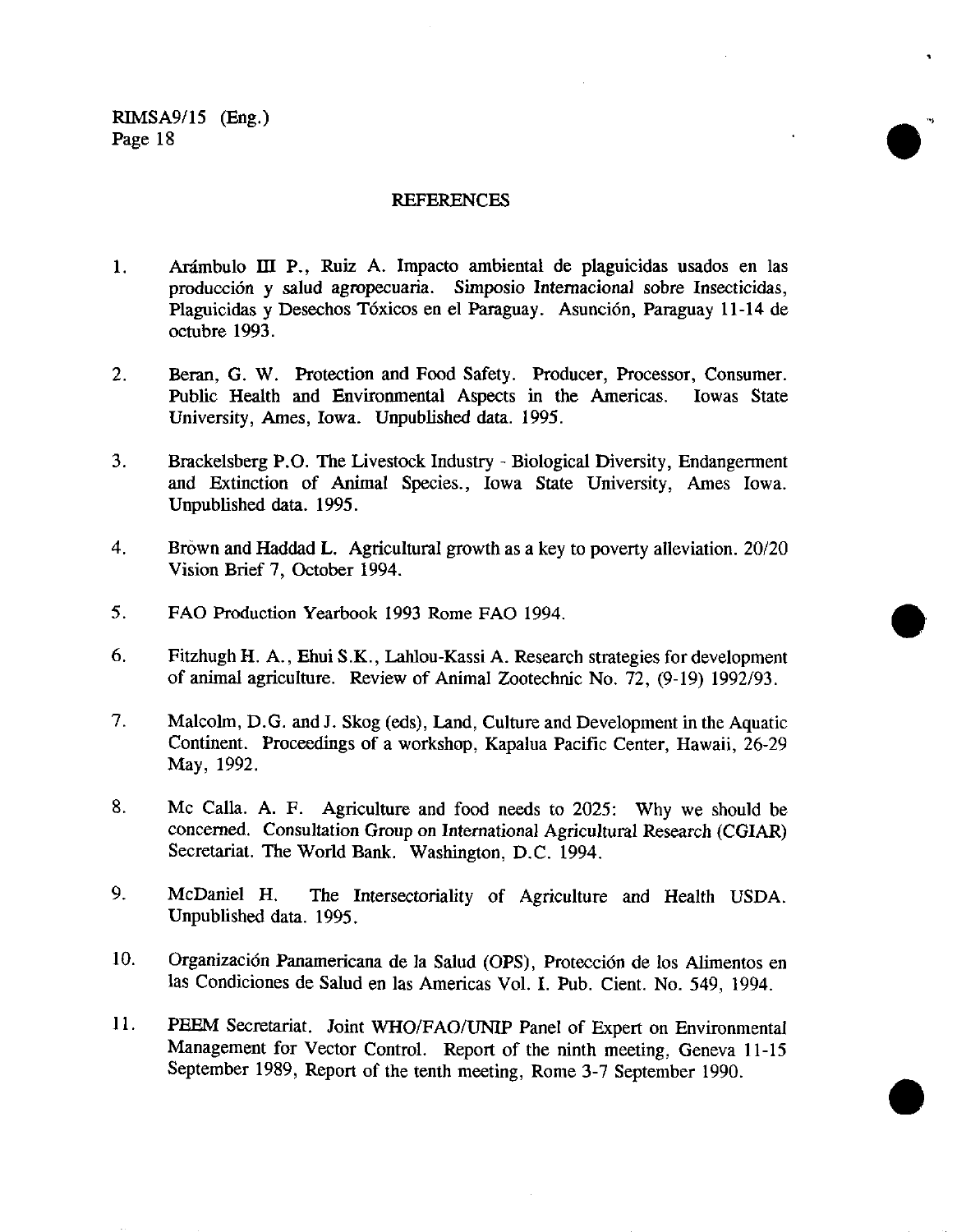- 12. Preston T.R., Murgueitis E. Sustainable intensive livestock systems for the humid tropics. Review of Animal Zootechnic No. 72 (2-8) 1992/93.
- 13. Saunders, D.A., Hobbs, R. J. and Margules, C.R. Biological consequences of ecosystems fragmentation: a review. Conservation Biology 5: 18-32, 1991.
- 14. Simberloff, D. The contribution of population and community biology to conservation science. Annual Review of Ecology and Systematics 19: 473-511. 1988.
- 15. Tamayo S. La eliminación de los desechos de la explotaciones pecuarias. Propuesta para la protección ambiental. VII Reunión Interamericana de Salud Animal, a nivel Ministerial (RIMSA VII). OPS, Washington, D.C. 30 abril - 2 marzo, 1991.
- 16. Vosti Stephen and Schen S. Conservation and Enhancement of Natural Resources 20/20. Vision. Brief, 8 October 1994.
- 17. World Health Organization (WHO). Potential health effects of climatic change. WHO/PED/90. 10. WHO Geneva. 1990.